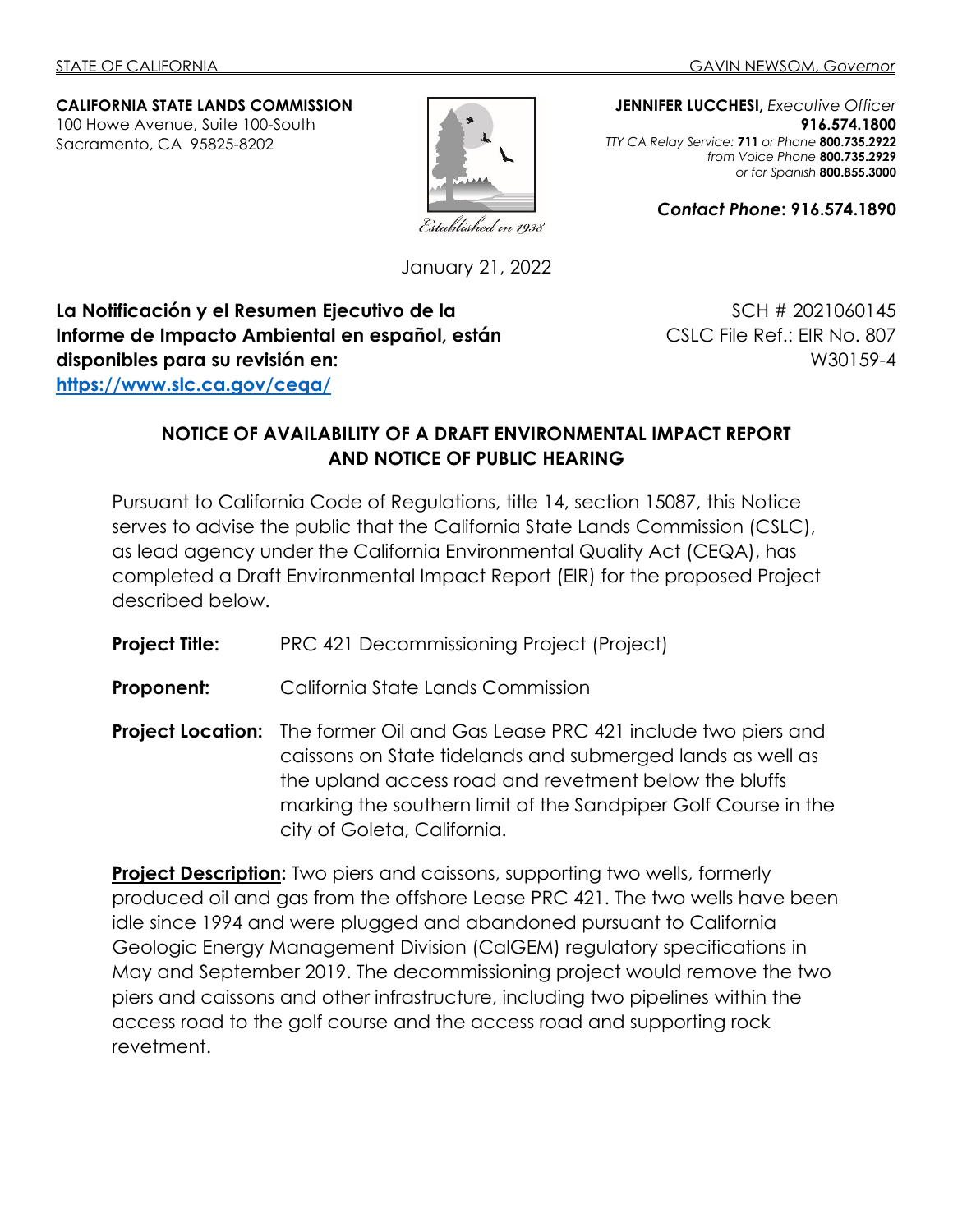**Potential Significant Impacts on the Environment:** The Draft EIR discusses the potential for significant impacts on the environment in 18 subject areas: Aesthetics, Air Quality, Biological Resources, Cultural Resources, Tribal Cultural Resources, Geology, Soils, and Paleontological Resources, Greenhouse Gas Emissions, Hazards and Hazardous Materials, Hydrology and Water Quality, Land Use and Planning, Noise, Public Services, Recreation, Transportation and Traffic, and Utilities and Service Systems.

## **DRAFT EIR PUBLIC REVIEW AND VIRTUAL PUBLIC HEARINGS:**

| <b>Review Period:</b> | January 21 through March 7, 2022.                       |
|-----------------------|---------------------------------------------------------|
| <b>Comments Due:</b>  | Received or postmarked by <b>Monday, March 7, 2022.</b> |
|                       | <b>Comments Email*:</b> CEQA.comments@slc.ca.gov        |
|                       | Subject: PRC 421 Decommissioning Project Draft EIR      |

#### **Comment Mailing Address and Contact Information:**

**Comments**

California State Lands Commission 100 Howe Avenue, Suite 100-South Sacramento, CA 95825 **Attn: Eric Gillies** Phone: (916) 574-1897

*\* You are encouraged to submit comments via email and include any attachments in PDF or Microsoft Word format.* 

**Public Hearings:** Pursuant to State CEQA Guidelines section 15087, subdivision (i), CSLC staff will hold two public hearings to receive oral or written comments on the Draft EIR (see details below). Each session of the virtual public hearing will be conducted using the online meeting platform Zoom. You may join by entering the web link listed below for the session you would like to join, or by dialing in by telephone at the number listed below. The Zoom meeting links will also be available on the CSLC's website at [www.slc.ca.gov](http://www.slc.ca.gov/) (under the "Information" tab and "CEQA" link) or [https://www.slc.ca.gov/ceqa/.](https://www.slc.ca.gov/ceqa/) You may join from a desktop computer, laptop, mobile device, or telephone. Staff recommends that you test your device, internet connection, and Zoom app compatibility before attempting to join the meeting.

Each hearing will be the same format, beginning with a brief presentation on the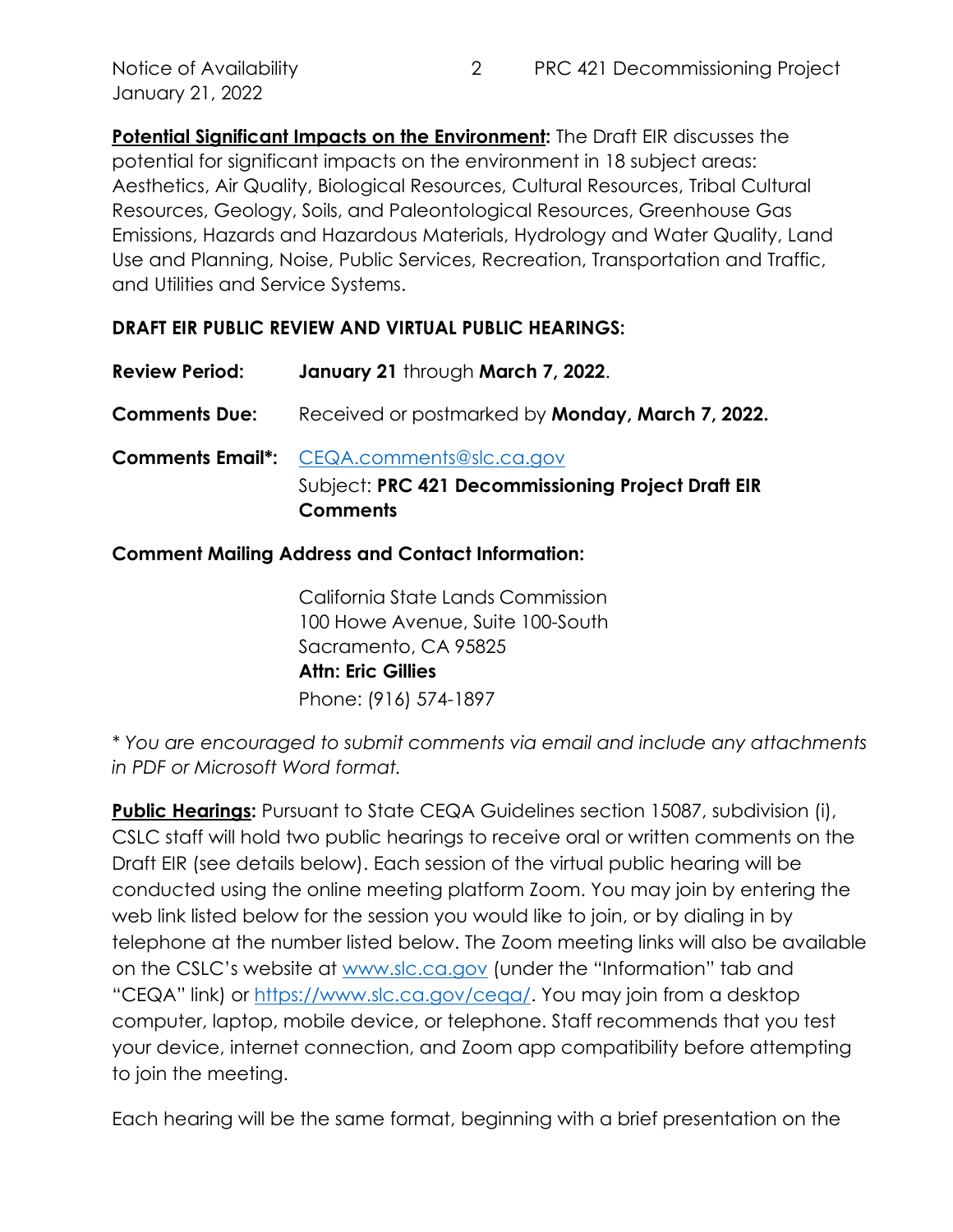January 21, 2022

proposed Project and contents of the Draft EIR, including alternatives, significant environmental impacts, and proposed mitigation measures. Staff will then receive comments on the adequacy of the Draft EIR.

# **INFORMATION ON PUBLIC HEARINGS BY CSLC STAFF ON DRAFT EIR SCHEDULED THURSDAY, FEBRUARY 10, 2022.**

**2:00 – 3:00 p.m.**

Via Zoom at:

[https://us02web.zoom.us/j/881913220](https://gcc02.safelinks.protection.outlook.com/?url=https%3A%2F%2Fus02web.zoom.us%2Fj%2F88191322066%3Fpwd%3DUnRHRHlES3A5RlNwOFZySkY1WTNJdz09&data=04%7C01%7CEric.Gillies%40slc.ca.gov%7C70c5e3b735be4395c67d08d9d5e7705d%7C5d87bd7bd6df44c49e8fb0895e3dffe7%7C0%7C0%7C637776012270136617%7CUnknown%7CTWFpbGZsb3d8eyJWIjoiMC4wLjAwMDAiLCJQIjoiV2luMzIiLCJBTiI6Ik1haWwiLCJXVCI6Mn0%3D%7C3000&sdata=GAsLSvU009MqMh9MYCTZNud%2FD5cUChW038VXQe5ITys%3D&reserved=0) [66?pwd=UnRHRHlES3A5RlNwOFZySkY1](https://gcc02.safelinks.protection.outlook.com/?url=https%3A%2F%2Fus02web.zoom.us%2Fj%2F88191322066%3Fpwd%3DUnRHRHlES3A5RlNwOFZySkY1WTNJdz09&data=04%7C01%7CEric.Gillies%40slc.ca.gov%7C70c5e3b735be4395c67d08d9d5e7705d%7C5d87bd7bd6df44c49e8fb0895e3dffe7%7C0%7C0%7C637776012270136617%7CUnknown%7CTWFpbGZsb3d8eyJWIjoiMC4wLjAwMDAiLCJQIjoiV2luMzIiLCJBTiI6Ik1haWwiLCJXVCI6Mn0%3D%7C3000&sdata=GAsLSvU009MqMh9MYCTZNud%2FD5cUChW038VXQe5ITys%3D&reserved=0) [WTNJdz09](https://gcc02.safelinks.protection.outlook.com/?url=https%3A%2F%2Fus02web.zoom.us%2Fj%2F88191322066%3Fpwd%3DUnRHRHlES3A5RlNwOFZySkY1WTNJdz09&data=04%7C01%7CEric.Gillies%40slc.ca.gov%7C70c5e3b735be4395c67d08d9d5e7705d%7C5d87bd7bd6df44c49e8fb0895e3dffe7%7C0%7C0%7C637776012270136617%7CUnknown%7CTWFpbGZsb3d8eyJWIjoiMC4wLjAwMDAiLCJQIjoiV2luMzIiLCJBTiI6Ik1haWwiLCJXVCI6Mn0%3D%7C3000&sdata=GAsLSvU009MqMh9MYCTZNud%2FD5cUChW038VXQe5ITys%3D&reserved=0)

or by Phone: (877) 853-5257 then enter Webinar ID: 881 9132 2066

Passcode for Zoom and Phone: 766527

**6:00 – 7:00 p.m.**

Via Zoom at:

[https://us02web.zoom.us/j/867726838](https://gcc02.safelinks.protection.outlook.com/?url=https%3A%2F%2Fus02web.zoom.us%2Fj%2F86772683887%3Fpwd%3DS2FRQkx4WHFCNmpOZFlUdDF4UGpzZz09&data=04%7C01%7CEric.Gillies%40slc.ca.gov%7C70c5e3b735be4395c67d08d9d5e7705d%7C5d87bd7bd6df44c49e8fb0895e3dffe7%7C0%7C0%7C637776012270136617%7CUnknown%7CTWFpbGZsb3d8eyJWIjoiMC4wLjAwMDAiLCJQIjoiV2luMzIiLCJBTiI6Ik1haWwiLCJXVCI6Mn0%3D%7C3000&sdata=XTRfT8yBpV%2B3%2BylmEgePFD4ZOFiGoW%2FEO%2BRsX2%2BIzbA%3D&reserved=0) [87?pwd=S2FRQkx4WHFCNmpOZFlUdD](https://gcc02.safelinks.protection.outlook.com/?url=https%3A%2F%2Fus02web.zoom.us%2Fj%2F86772683887%3Fpwd%3DS2FRQkx4WHFCNmpOZFlUdDF4UGpzZz09&data=04%7C01%7CEric.Gillies%40slc.ca.gov%7C70c5e3b735be4395c67d08d9d5e7705d%7C5d87bd7bd6df44c49e8fb0895e3dffe7%7C0%7C0%7C637776012270136617%7CUnknown%7CTWFpbGZsb3d8eyJWIjoiMC4wLjAwMDAiLCJQIjoiV2luMzIiLCJBTiI6Ik1haWwiLCJXVCI6Mn0%3D%7C3000&sdata=XTRfT8yBpV%2B3%2BylmEgePFD4ZOFiGoW%2FEO%2BRsX2%2BIzbA%3D&reserved=0) [F4UGpzZz09](https://gcc02.safelinks.protection.outlook.com/?url=https%3A%2F%2Fus02web.zoom.us%2Fj%2F86772683887%3Fpwd%3DS2FRQkx4WHFCNmpOZFlUdDF4UGpzZz09&data=04%7C01%7CEric.Gillies%40slc.ca.gov%7C70c5e3b735be4395c67d08d9d5e7705d%7C5d87bd7bd6df44c49e8fb0895e3dffe7%7C0%7C0%7C637776012270136617%7CUnknown%7CTWFpbGZsb3d8eyJWIjoiMC4wLjAwMDAiLCJQIjoiV2luMzIiLCJBTiI6Ik1haWwiLCJXVCI6Mn0%3D%7C3000&sdata=XTRfT8yBpV%2B3%2BylmEgePFD4ZOFiGoW%2FEO%2BRsX2%2BIzbA%3D&reserved=0)

or by Phone: (877) 853-5257 then enter Webinar ID: 867 7268 3887

Passcode for Zoom and Phone: 653683

If you need reasonable accommodation to participate in the hearings for a disability as defined by the Federal Americans with Disabilities Act and California Fair Employment and Housing Act, please contact the Project Manager (Eric Gillies at [eric.gillies@slc.ca.gov](mailto:eric.gillies@slc.ca.gov) or (916) 574-1897) at least 48 hours in advance of the hearings to arrange for such accommodation. A sign language interpreter can be provided, but the request should be made at least 7 days before the hearings in order to contract services.

**Draft EIR Review Options**: The full document can be viewed on the CSLC website at https://www.slc.ca.gov/ceaa/.

At this time, the CSLC offices are closed to the public due to public health and safety concerns regarding the Novel Coronavirus (COVID-19); therefore, it is not currently feasible to provide paper copies for review at the CSLC offices. Please contact Eric Gillies at [eric.gillies@slc.ca.gov](mailto:eric.gillies@slc.ca.gov) or (916) 574-1897 for the most up-todate information on the availability of the Draft EIR or to receive a paper copy. Please note that paper copies will be printed on demand and may take several